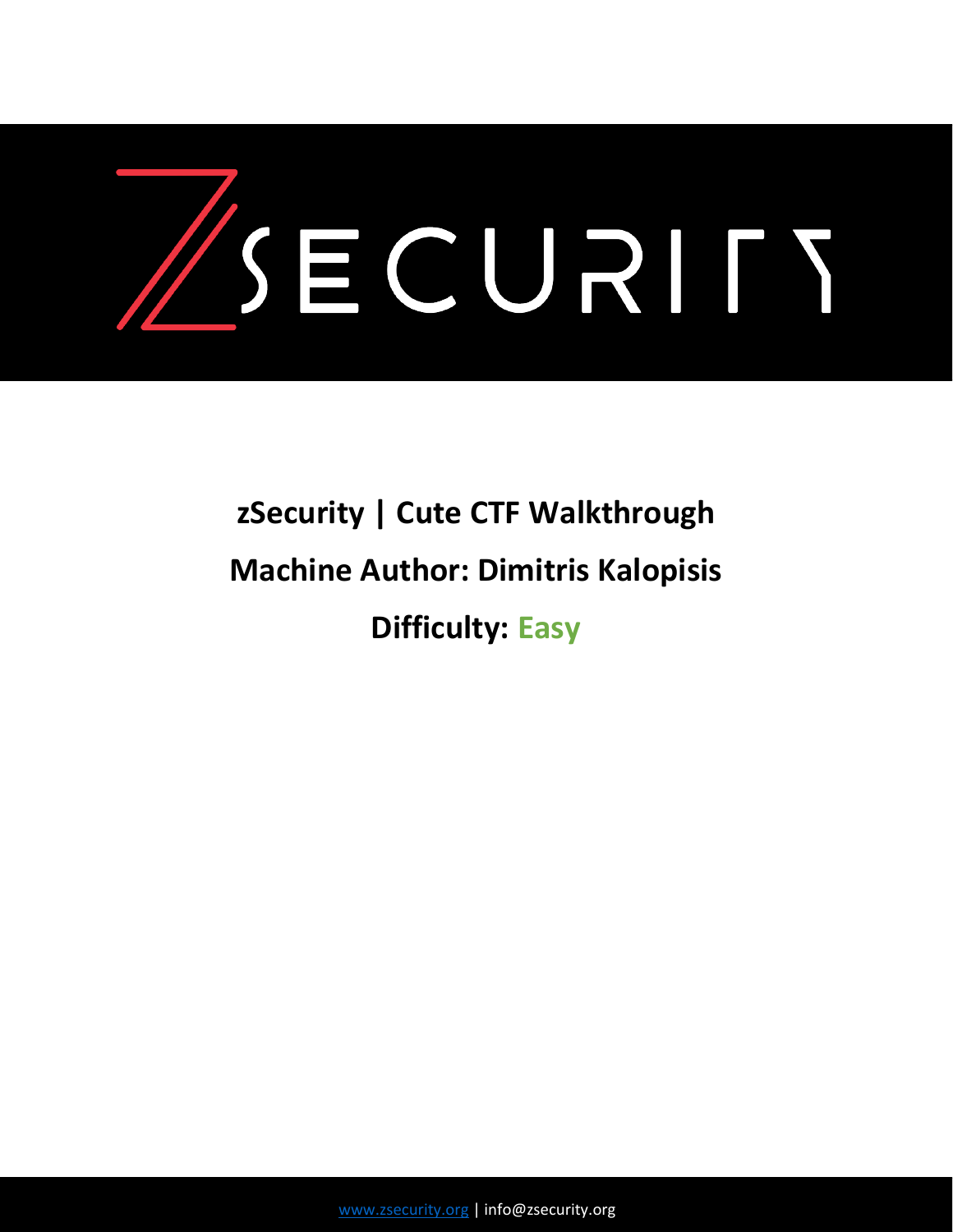

9 Robinhood Rd, Fox-And-Geese, Dublin 22

"Everything related to ethical hacking

& cyber security in one place."

#### Skills Required

- Basic knowledge of Metasploit
- Basic knowledge of Docker
- Enumeration of Services

Skills Learned

- Custom Exploit import on Metasploit
- Privilege escalation with Docker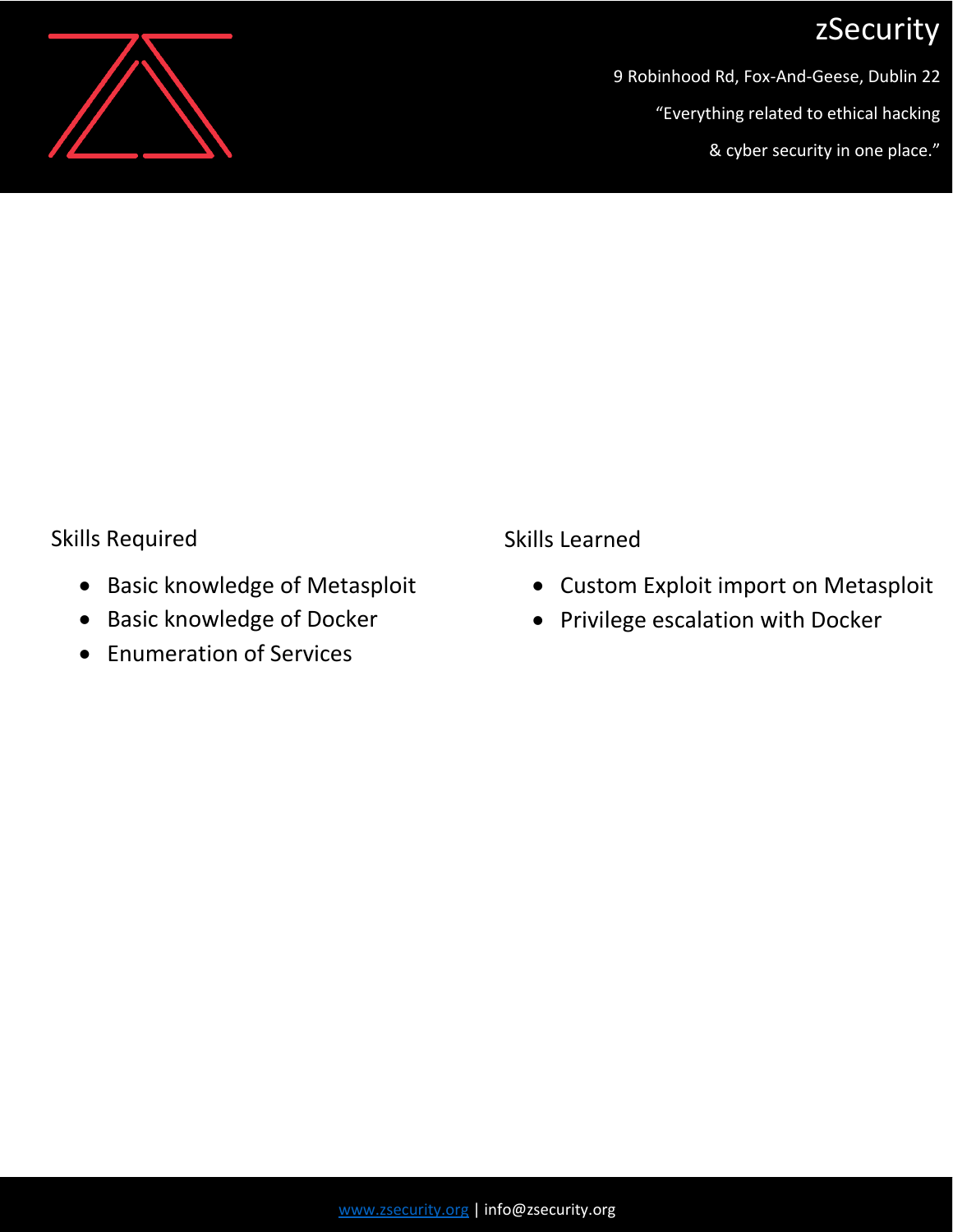9 Robinhood Rd, Fox-And-Geese, Dublin 22

"Everything related to ethical hacking

& cyber security in one place."

### **Enumeration**

### Nmap

|                                     |                                |                                                             | Zenmap |              |                                |                         |      |        |
|-------------------------------------|--------------------------------|-------------------------------------------------------------|--------|--------------|--------------------------------|-------------------------|------|--------|
| Scan Tools Profile Help             |                                |                                                             |        |              |                                |                         |      |        |
| 10.10.81.251<br>Target:             |                                | Profile:<br>$\overline{\mathbb{V}}$                         |        | Intense scan |                                | $\overline{\mathbb{V}}$ | Scan | Cancel |
| Command:                            | nmap - T4 - A - v 10.10.81.251 |                                                             |        |              |                                |                         |      |        |
| Services<br>Hosts                   |                                | Nmap Output Ports / Hosts   Topology   Host Details   Scans |        |              |                                |                         |      |        |
| OS<br>Host<br>$\boldsymbol{\nabla}$ | Port                           | Protocol                                                    | State  | Service      | Version                        |                         |      |        |
| ß.<br>10.10.81.251                  | 22<br>◎                        | tcp                                                         | open   | ssh          | OpenSSH 7.6p1 Ubuntu 4ubunt    |                         |      |        |
|                                     | ◎<br>80                        | tcp                                                         | open   | http         | Apache httpd 2.4.29 ((Ubuntu)) |                         |      |        |
|                                     |                                |                                                             |        |              |                                |                         |      |        |
| <b>Filter Hosts</b>                 | $\frac{1}{2}$                  |                                                             |        |              |                                |                         |      | Þ      |

Nmap reveals OpenSSH and Apache httpd. Attempting to browse 10.10.81.251 results in a login and registration page. It is important to note that the version of CuteNews running on this server is 2.1.2.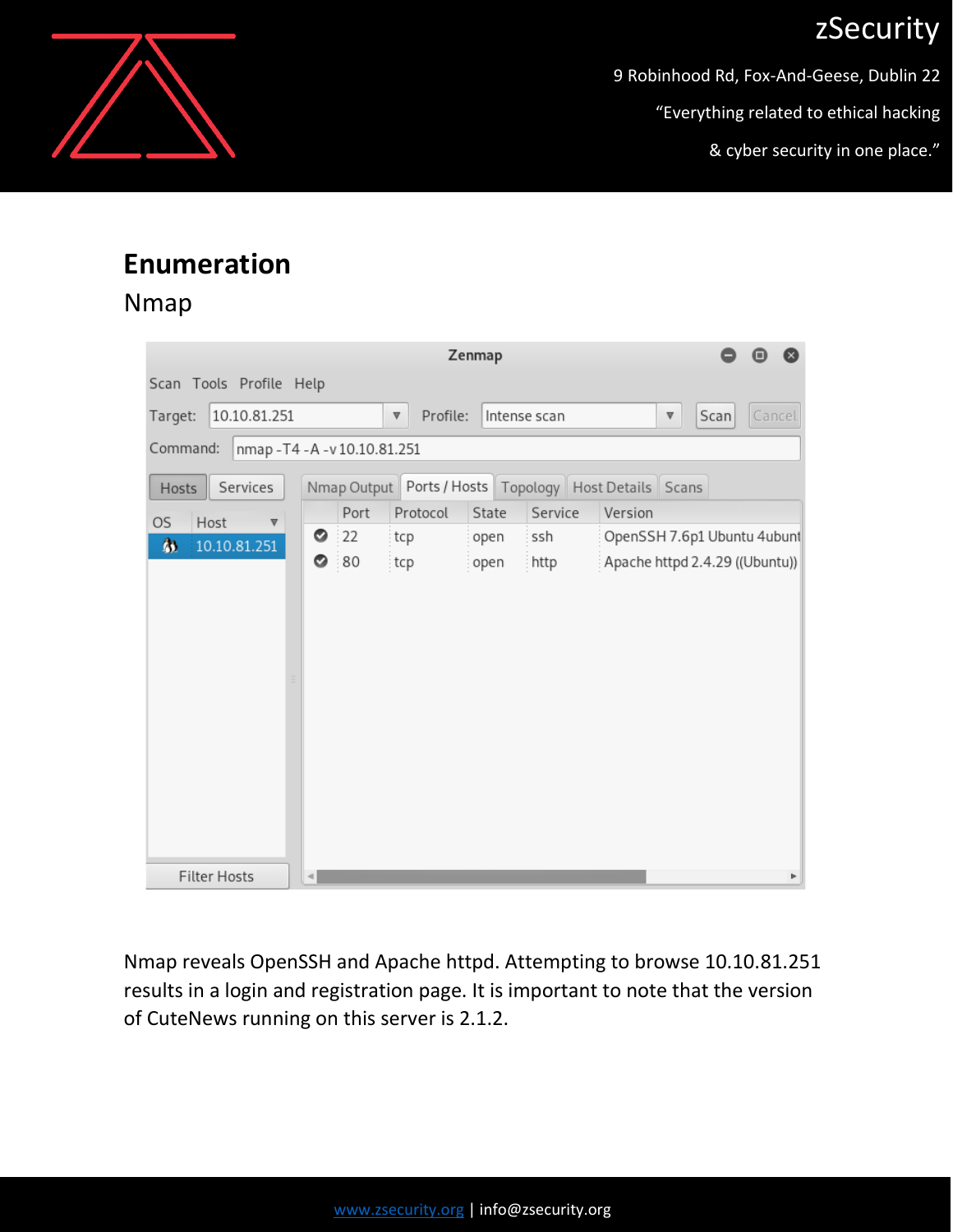9 Robinhood Rd, Fox-And-Geese, Dublin 22

"Everything related to ethical hacking

& cyber security in one place."

| CuteNews news management system |                                                                  | Login |
|---------------------------------|------------------------------------------------------------------|-------|
|                                 |                                                                  |       |
|                                 | Please sign in                                                   |       |
|                                 | User                                                             |       |
|                                 | Password                                                         |       |
|                                 | Remember me                                                      |       |
|                                 | Sign in                                                          |       |
|                                 | Register                                                         |       |
|                                 | (lost password)                                                  |       |
|                                 | Powered by CuteNews 2.1.2 @ 2002-2020 CutePHP.<br>(unregistered) |       |

After registering with the **username test** and the **password test** we are greeted with the dashboar page.

We can now go ahead and check for exploits for this version of CuteNews 2.1.2. In ExploitDB we can find an exploit that is a metasploit module so we can go ahead and download it and manually add it to metasploit

Exploit: <https://www.exploit-db.com/exploits/46698>

To add the exploit we have to run **service postgresql stop**, then **cd /root/.msf4/modules/** and then do **mkdir exploits, cd exploits, mkdir remote, cd remote, mkdir httpclient, cd httpclient.**  Your direcotry list should look like this:

#### t@3ct0s:~/.msf4/modules/exploits/remote/httpclient#

Now you can copy the exploit from your downloads folder and paste it here with the command

**cp ~/Downloads/46698.rb ./** and after you do that you need to rename the exploit to **cutenewsrce.rb** with the command **mv 46698.rb cutenewsrce.rb** and now you can open metasploit and run the command **reload\_all** to make sure the exploit is imported.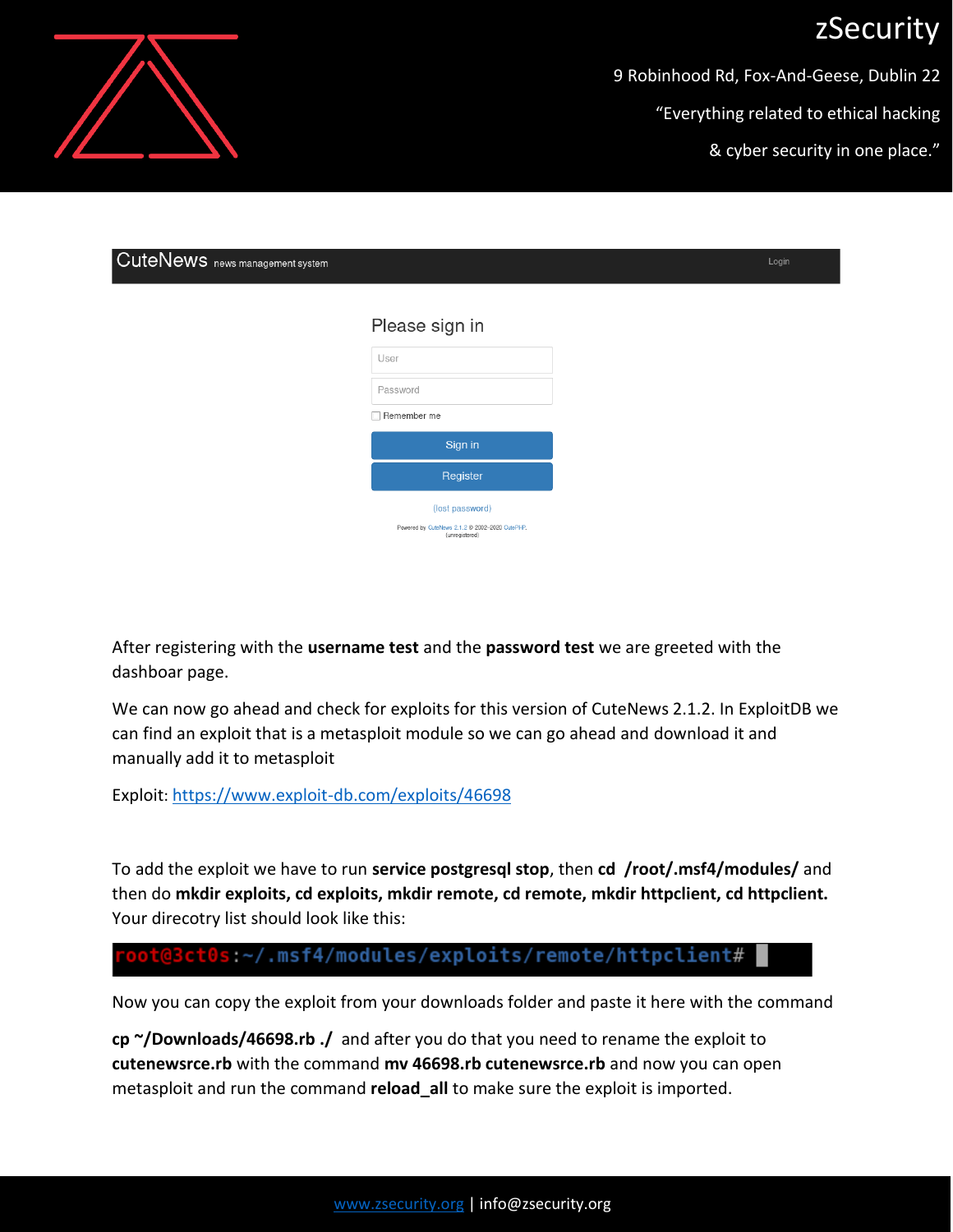

9 Robinhood Rd, Fox-And-Geese, Dublin 22 "Everything related to ethical hacking

& cyber security in one place."

### **Exploitation**

Now that we have our exploit imported on Metasploit we can use it. With the command:

#### **use exploit/remote/httpclient/cutenewsrce**

All that is left for us to do to gain intial access ot the machine is set the username of the account that we registered with which was **username=test** with the comamnd **set username test.** We have to do the same for the password as well **set password test.** Now we have to specify the RHOST which in my case is 10.10.66.3 with the command **set rhosts 10.10.81.251** and lastly we have to specify the target uri **set targeturi /**

Now we can run **exploit** and we get our initial access as the www-data user.



Now that we have our initial access we can go ahead and get the user flag which is stored under /home/jim